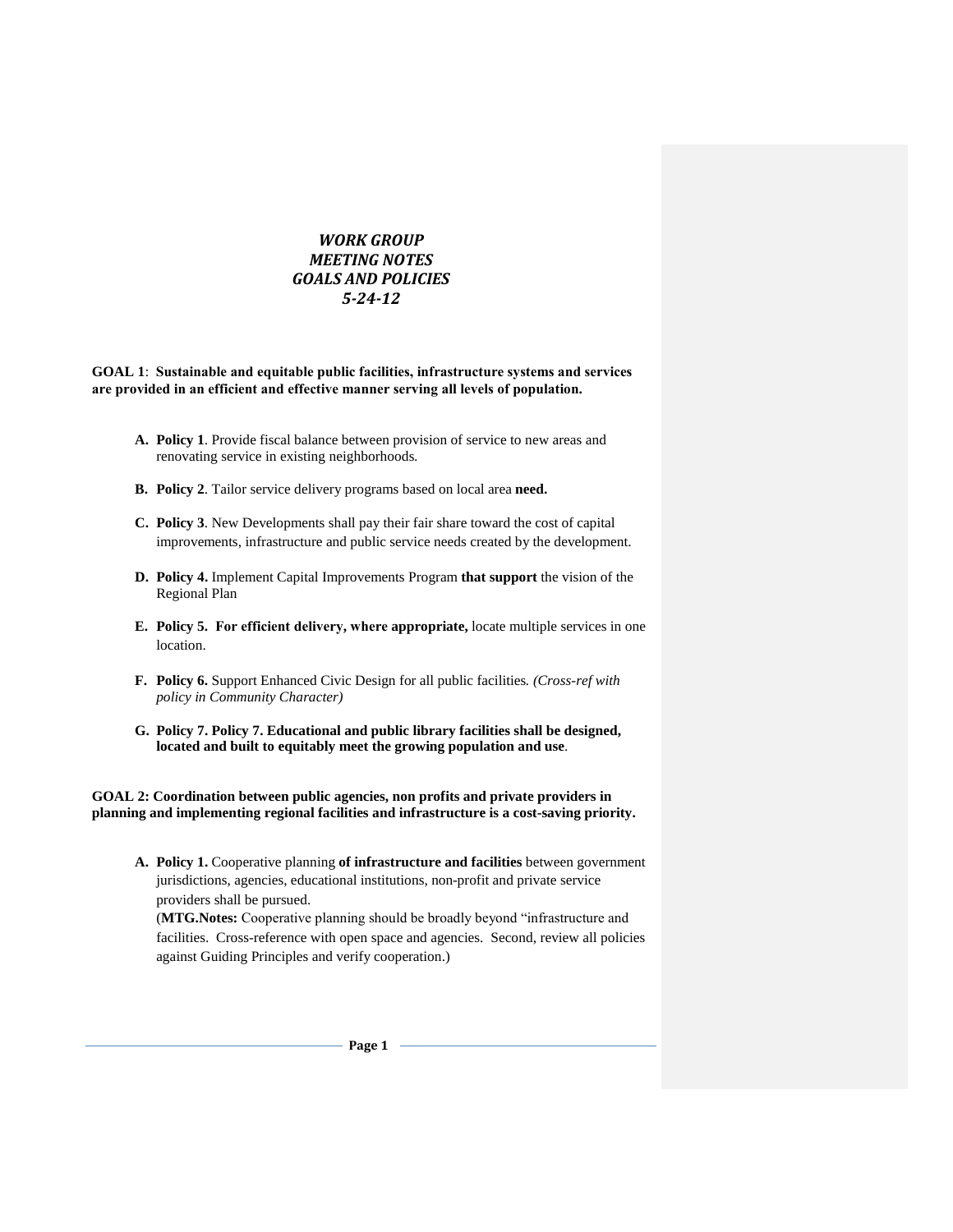**B. Policy 2. While maintaining effectiveness, duplicate services shall be reduced or combined. C.Policy 3. Without compromising the principal use, the shared use of public facilities should be the norm. D. Policy 4:** Allocate public resources necessary to prepare and adapt the City and County physical design and operations for natural and human-caused hazards **in order to protect life, property and regional resources. (Mtg. Note:** Design focused. Goal 3, Policy 2 is operations focused**.) GOAL 3. Prepare for maintenance and continuity of operations of public facilities, infrastructure systems and services through resiliency planning. A. Policy 1**: Incorporate resiliency and preparedness principles into **all governmental decisions and operations including** current and future infrastructure development needs. **B. Policy 2:** Allocate public resources necessary to prepare and adapt the City and County operations for natural and human-caused hazards **in order to protect life, property and regional resources. (Note: Similar to Goal 2, Policy 4. This is OPERATION focused.) C.** Policy 3: Integrate resource scarcity; and climate-related risk and uncertainty into all public planning efforts. **(Note: Need to define "resource" – includes capital/fiscal, natural, food, etc.) D. Policy 4:** Institutionalize resiliency by **preparedness to** all governmental decisions and operations.(5/17/12 WG suggested edit) **E. Policy 5:** Maintain measures to protect life and property in natural hazard areas and human built environments. **Comment [BC1]: 5/22/12 SS INSERT: … in order to protect life, property and regional resources. Comment [BC2]: 5/24/12: Stephanie to**  expand meaning of "resource" **Comment [BC3]: 5/22/12 NW** Can 2 and 5 be combined?